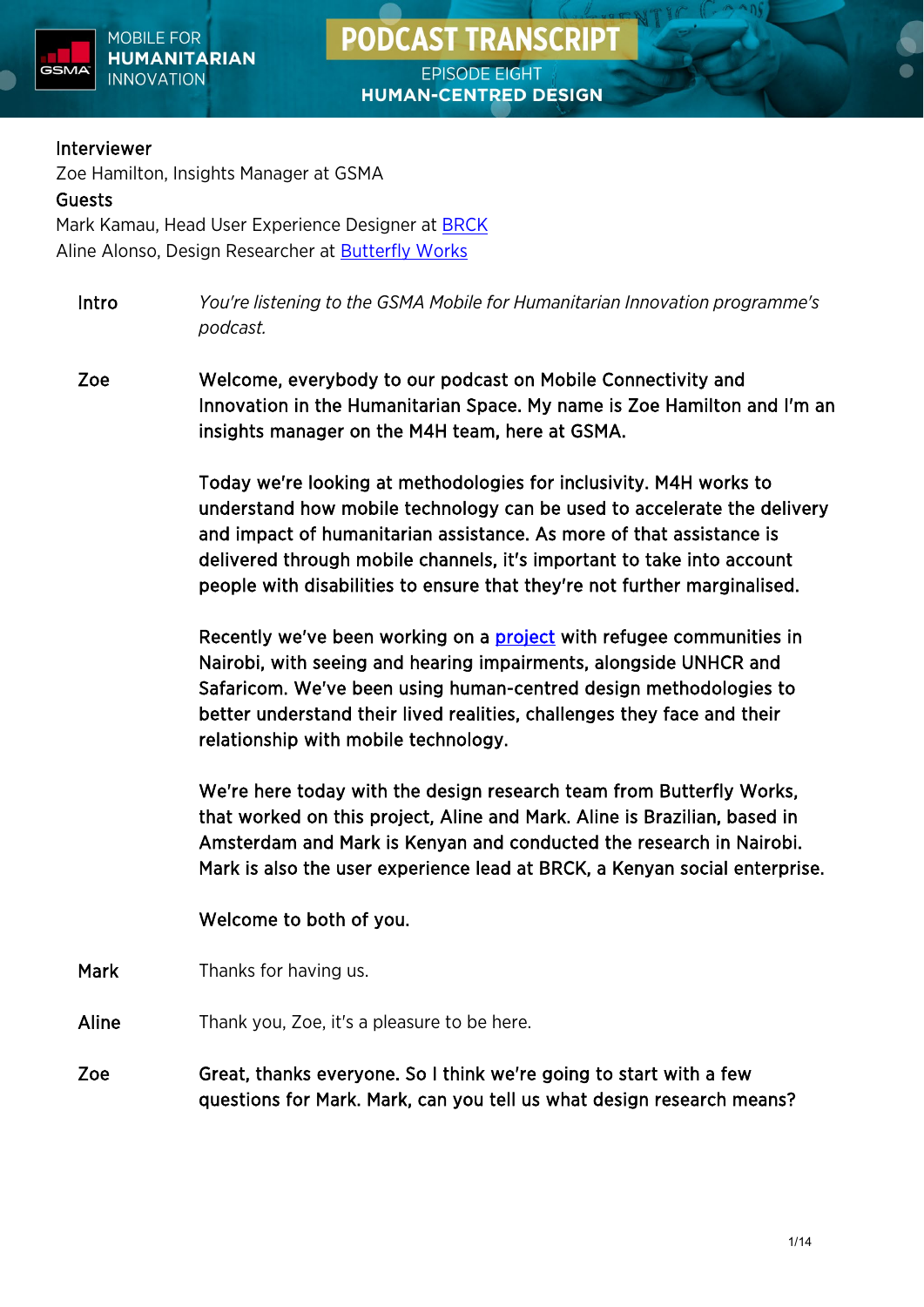

# **PODCAST TRANSCRIPT EPISODE EIGHT**

**HUMAN-CENTRED DESIGN** 

Mark Well, the premise of design research is the understanding that unlike traditional methods, where experts will come up with solutions to challenges that affect people, that people closest to the problem have a lot of contextual intelligence and design research allows for us to indeed centre those people in the process of creating solutions.

> That's essentially what design research is. Leveraging contextual intelligence with a view of co-creating solutions for the people who are closest to the problem.

Zoe And can you tell us why you think it was important to use this methodology for this project in particular, working to understand the relationship that people with disabilities in Nairobi have to mobile technology?

Mark I think that it's particularly important because, especially when you consider people with disability, finding tools and ways for them to communicate their experiences directly, rather than just trying to validate hypotheses is very important because they have very, very particular experiences, they have very, very particular perspectives on their own lives and there are things that traditional, conversational tools and methodology perhaps wouldn't work, because if you think, for example, when somebody has hearing impairment or visual impairment, then it requires a different approach, it requires a different methodology, to actually get insights and talk to them.

> And so then, it was a process of really understanding, what is the best way, what are the best tools to actually really have them express themselves and them contribute to the challenge that we were trying to address together.

And so, human-centred design lends itself very well, because it's deeply participatory and engaging and we picked this methodology because it allows for us to really engage and it allows for them to really express themselves. And therefore, in that expression, in that participation in the process, is where you find the most insight.

Zoe So, Mark, you mentioned some of these tools that we used to engage users. Can you tell us about one of them and why we used it?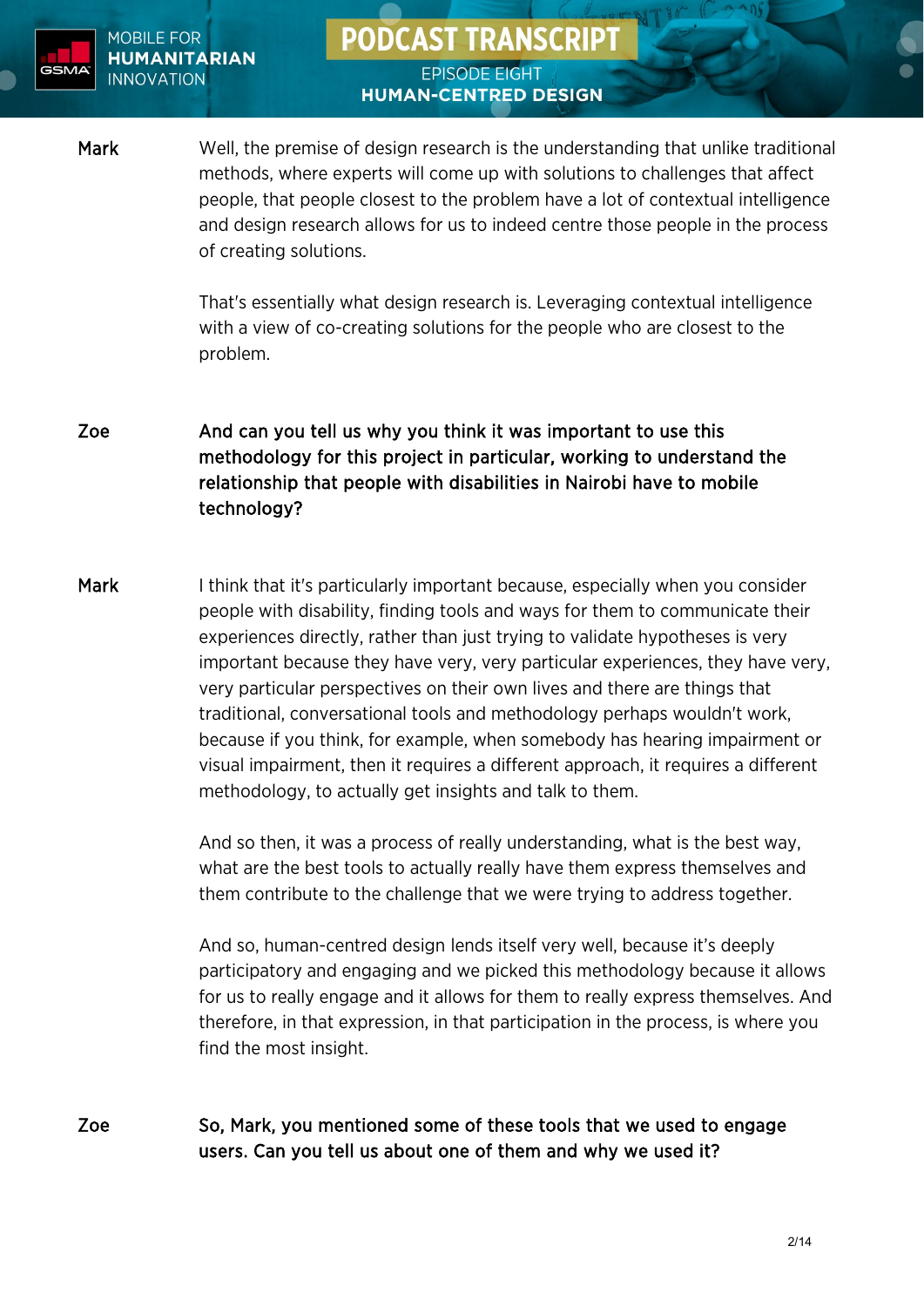

Mark Yeah, that's a very good question. For example, one of the tools we had to use, is communication maps. And with communication maps, you're able to understand the communication landscape. Who are the people that the different participants interact with on a daily basis/weekly basis and people they don't communicate with frequently.

**PODCAST TRANSCRIPT** 

**EPISODE EIGHT** 

**HUMAN-CENTRED DESIGN** 

You can imagine by trying to understand that, then you actually have formed the ecosystem of who is important to them. And so, a communication map is one such tool.

Zoe Great, thanks. And from my understanding, communication maps, normally draw them, so how did we adapt this tool to make it more accessible, for example, to the visually impaired?

Mark Yeah, so, for the visually impaired participants, you can imagine that you're looking at rings. So the inner circle is people you talk to daily, the second circle is people you talk to weekly and then there's an outer circle of people you talk to monthly and you can keep going - people you talk to less frequently…

> And so you can imagine for a person with visual disability who can't see the rings on paper, we had to come up with a method of making them be able to feel. And so, we had to adapt and get tactile tape, which has ridges. So then they can feel on the sheet of paper and then they can be, "Oh, I'm touching the inner circle." And after they could feel all the three circles, then they had the concept of where the different circles were. And then, based on that, they could now start discussing who they talked to on a weekly, daily and monthly basis.

## Zoe And I know we used some other research tools in this process as well. Can you tell us about one of those?

Mark Yeah. For example, we also... You can imagine as well, if you're trying to understand the context of somebody who lives with disability, it's very interesting to understand, what is their day like? What do they do on a daily basis? What are their concerns in the course of the day? Who do they interact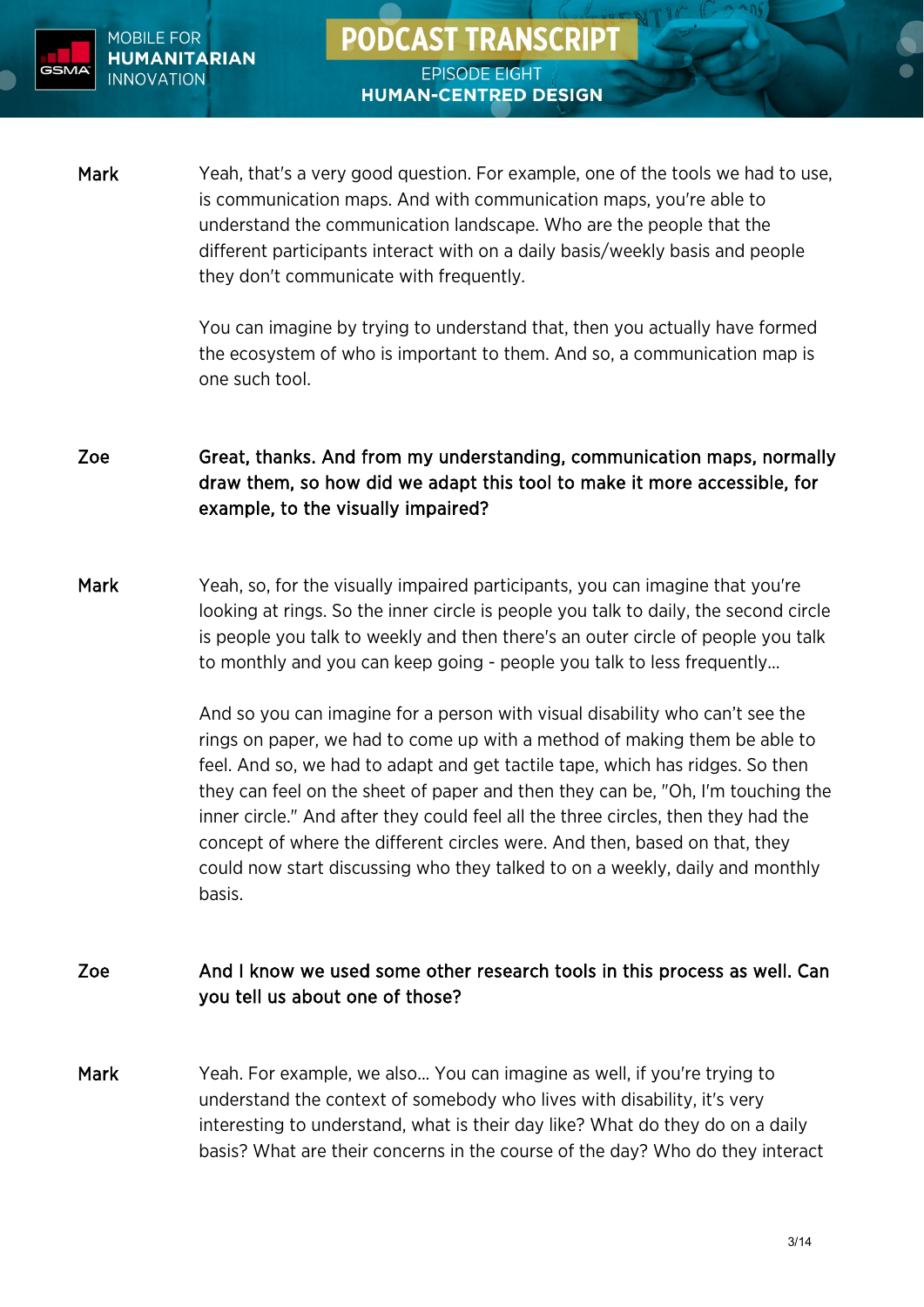

# **PODCAST TRANSCRIPT EPISODE EIGHT HUMAN-CENTRED DESIGN**

with? And do they have to move from one place to another? And when they do, what are they going to do there? And so on.

So, having that clear and very detailed view of their lived experience, requires a very engaging tool. And so we had this lifestyle diary, which in each day, for example, the participant then would say, "These are the things I did today. These are the things that concerned me. These are the things that I enjoyed. And this is how I felt in the course of the day."

It also includes pictures, them recording visuals and also talking about their thoughts. You can imagine you can get a lot of deep insights into their lives. So the lifestyle diary was a very, very important tool.

Zoe So you mentioned a couple of different ways that people were able to record this daily information about their lives.

## What were the other options? How did we make this accessible to people with different abilities and needs?

Mark Yeah, good question. For example, if I have a visual impairment, obviously it becomes difficult for me to take pictures, or it becomes difficult for me to visualise my daily experience. And so, some adaptations we had to do, for example, is to involve the caregiver.

> So, before we started the process, we had of course the consent of the person of visual impairment and of course, we had their caregiver come through. And we had a conversation around what we're trying to understand and the role the caregiver could play. So at the end of each day, we had a conversation with the caregiver and the caregiver was responsible to record on the sheet of paper, on the daily diary, if there are any visuals, then they would help coordinate capturing the visuals and entering the information.

Zoe Yeah, thanks, Mark. So one of the things that we talked about through this research process, a few times, was the importance of these tools as a kick off-point to start conversations for that deeper engagement.

How did you make people comfortable to have those conversations?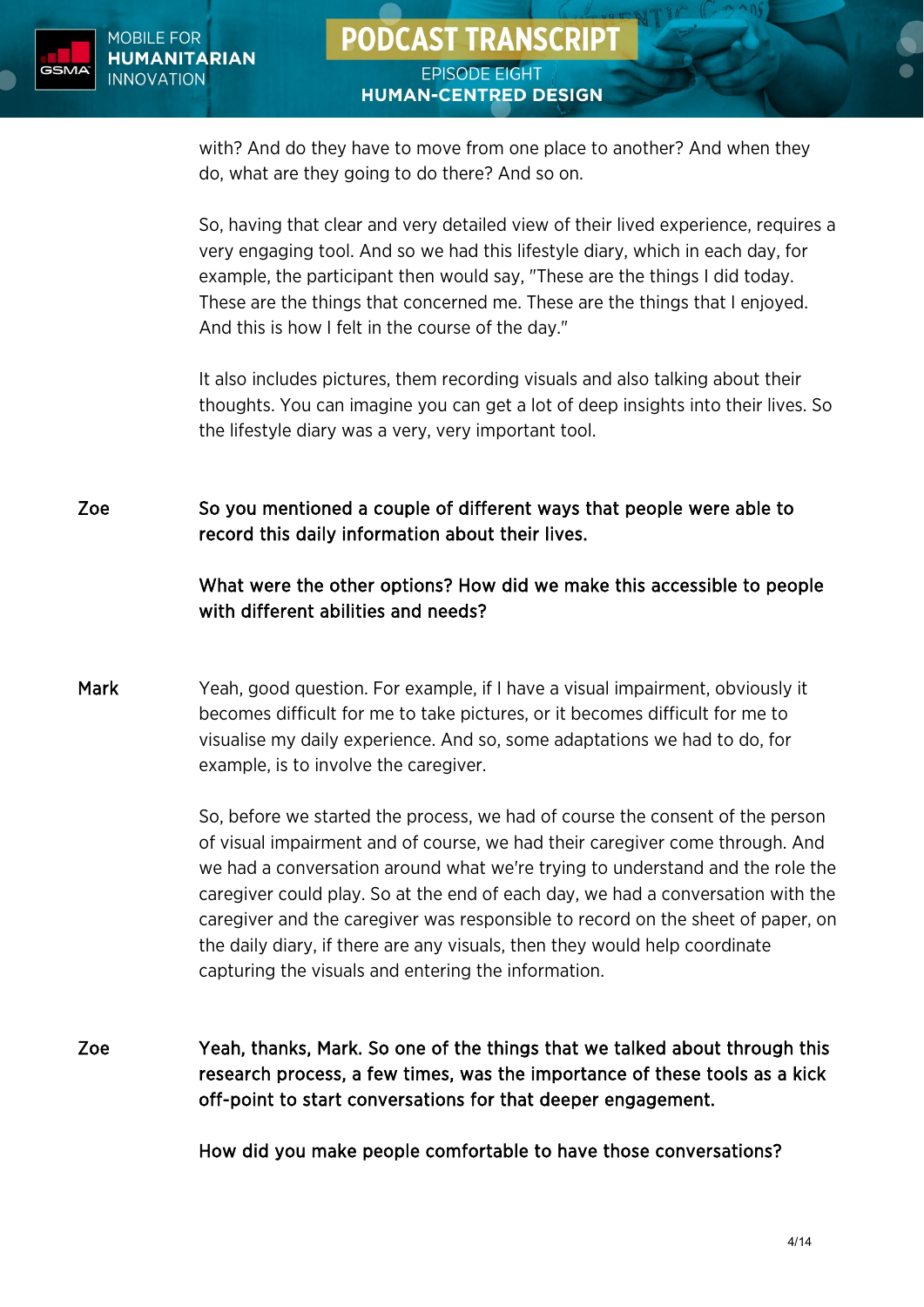

Mark I think that one of the things that was really interesting to observe is the sense of community.

> We had physical meetings in a specific place where we had this community starting to form. For example, people with a visual disability hardly ever come together in one space. And people being in one space, talking about their lived experiences and having one-on-one conversations before people go out and do exercises… having to be able to actually, indeed have conversations beyond just carrying on with exercises, but sharing experiences, having conversations, having one-on-one conversations, and then allowing people to express themselves, really helped.

> Because in those conversations, we realised in fact in certain situations you almost become an outlet for things that are going on, situations that people are facing and challenges that they're facing, actually, which are not sometimes even related to their prevailing exercise. But still, it's really important conversation because it gives insights into what frustrates them and what they're going through, and all that comes in handy for the process.

Zoe Mmm, a more holistic view. Great, thanks so much, Mark.

I'll just now turn to Aline, to ask you a few questions about the process, because you were obviously involved remotely, throughout the entire process as well.

What struck you, Aline, as the most interesting part of this research process?

Aline Ah that's such a hard question. This project was interesting, definitely in so many levels. But besides this conversation that you were having with Mark, I would have to say that the aspect of the trust and the engagement in the process across the partner organisations and between countries, was really impressive for me.

> All the adaptations that Mark was mentioning, were developed in a collaborative way, with several rounds of feedback and iteration, and the diversity of the team involved also played a big role in this.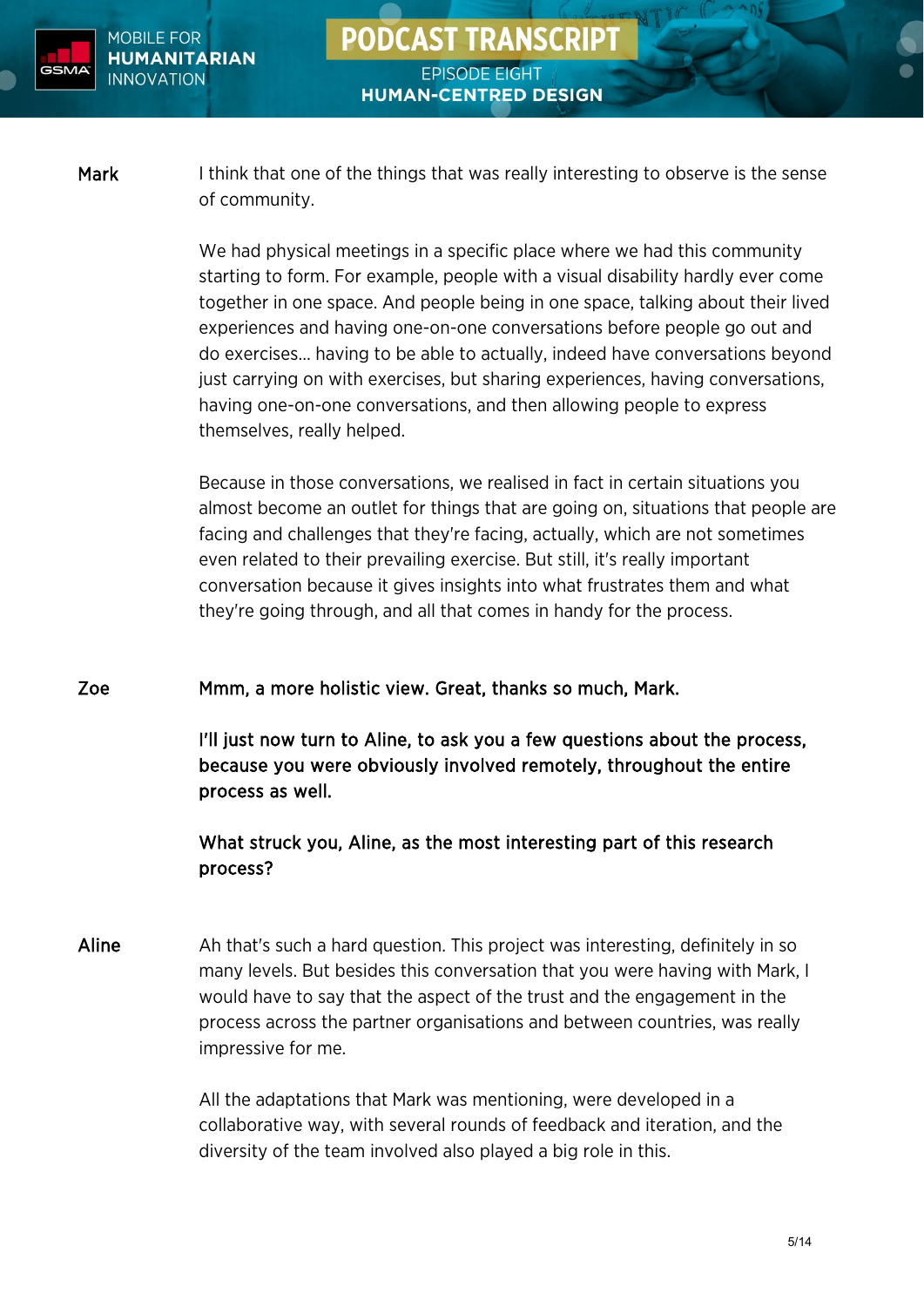

Some of these adaptations were also made on the spot, during the sessions, like quickly adjusting to the reality of the moment. And the team would also meet after every session to share the main research findings of the day and also, what worked well, which barriers were found….

This way, it was as if the team was there in Kenya, and it was possible to collectively respond to the challenges and adapt to the sessions for the following days, for instance.

And we have to say that the original plan was indeed to have the team together, with representatives of the different partner organisations, gathered in Kenya to do part of the research, also the analysis and co-create together.

However, in the final days of the research for this project news increased about the COVID-19 pandemic, and within days the borders were closed and lockdowns were imposed and it became impossible to keep the project plan as intended.

But rather than postponing the activities, we took the restrictions as an opportunity to innovate - to innovate the approach, to methods and to learn together, to find new ways of working together remotely.

And having this agile mind-set, being open and comfortable to change the plans, to adapt to the unknown circumstances along the way, is very important when using human-centred design. The process is rarely, or never actually a clear path from A to B. And the actual beauty of it is to be able to be responsive to the reality and benefit from the opportunities along the way.

So there was a very intrinsic motivation across the partner organisations to really learn from each and every step of the process, and to explore the methodology as a team, together, was very interesting to do it completely remotely and yet in such a collaborative way.

#### Zoe Thanks, Aline. I have a few follow up questions on that.

One, you mentioned getting feedback throughout the process and adapting these tools. Can you talk us through a little bit… who we collected feedback from and how we used that to iterate the tools and the process itself?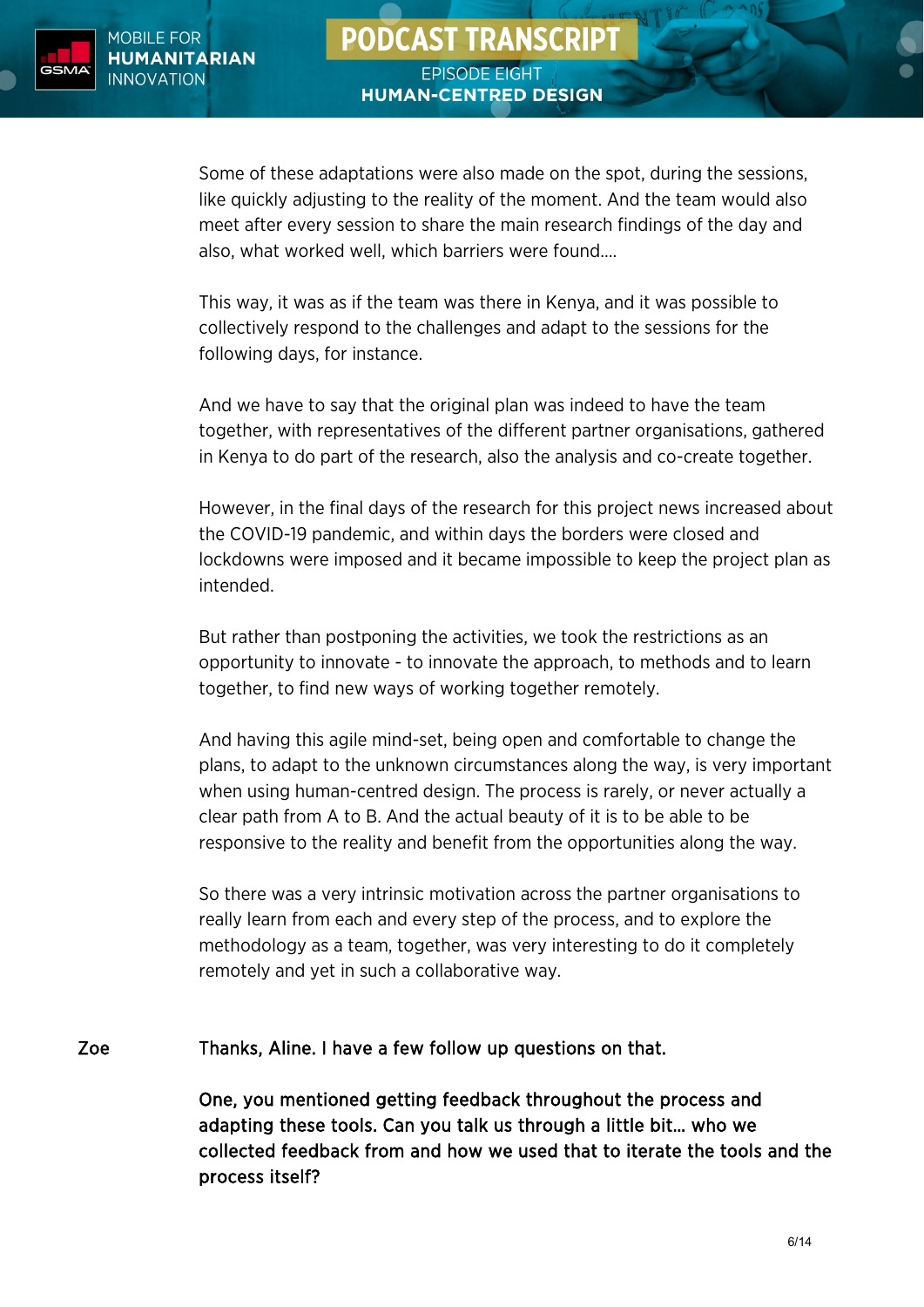

# Aline Sure. As you mentioned earlier, this was a collaborative project between different organisations. So we had feedback from Safaricom and from UNHCR, from people in the field working with the refugee communities, people working with people with disabilities, not only in Nairobi but also from other organisations, and also across different teams within GSMA we also collected very valuable feedback from other researchers doing activities and research previously with these populations.

**PODCAST TRANSCRIPT** 

**EPISODE EIGHT** 

**HUMAN-CENTRED DESIGN** 

So it's even hard to say where the actual results of how the tools were implemented came, because it was really a true co-creation among different people involved.

Zoe Great, and then I know throughout the process, of course, we were working with end users and co-creating with them as well that became more challenging once we had to move the process to a remote format because of COVID-19, as you mentioned.

#### How did we continue to integrate end-users voices in this process?

Aline Yeah, definitely it was, I'm sure, an unforeseen change of plans for a lot of organisations and for sure for this project. But these changes also gave new insight and new perspective about the target populations context, including how hard it was to reach them, if not in face-to-face activities, or how much they were excluded from information and even from emergency reporting channels, for instance.

> So it just brought us to a very, almost like an extreme point of really understanding how their challenges were, to communicate and how mobile technology could actually support them a lot.

Well, we can say that digital technology is a part of our lives. We cannot deny it, our phones are almost an extension of our body, right. If we forget it somewhere, it's like something is missing. And with the COVID pandemic, I think it brought the situation to a level that we depend more and more in technology to be part of society. And this is also accelerating a digital transformation, in terms of work, education, access to service, access to basic needs, that otherwise would happen in a much slower pace, bringing all these aspects to the digital side of it.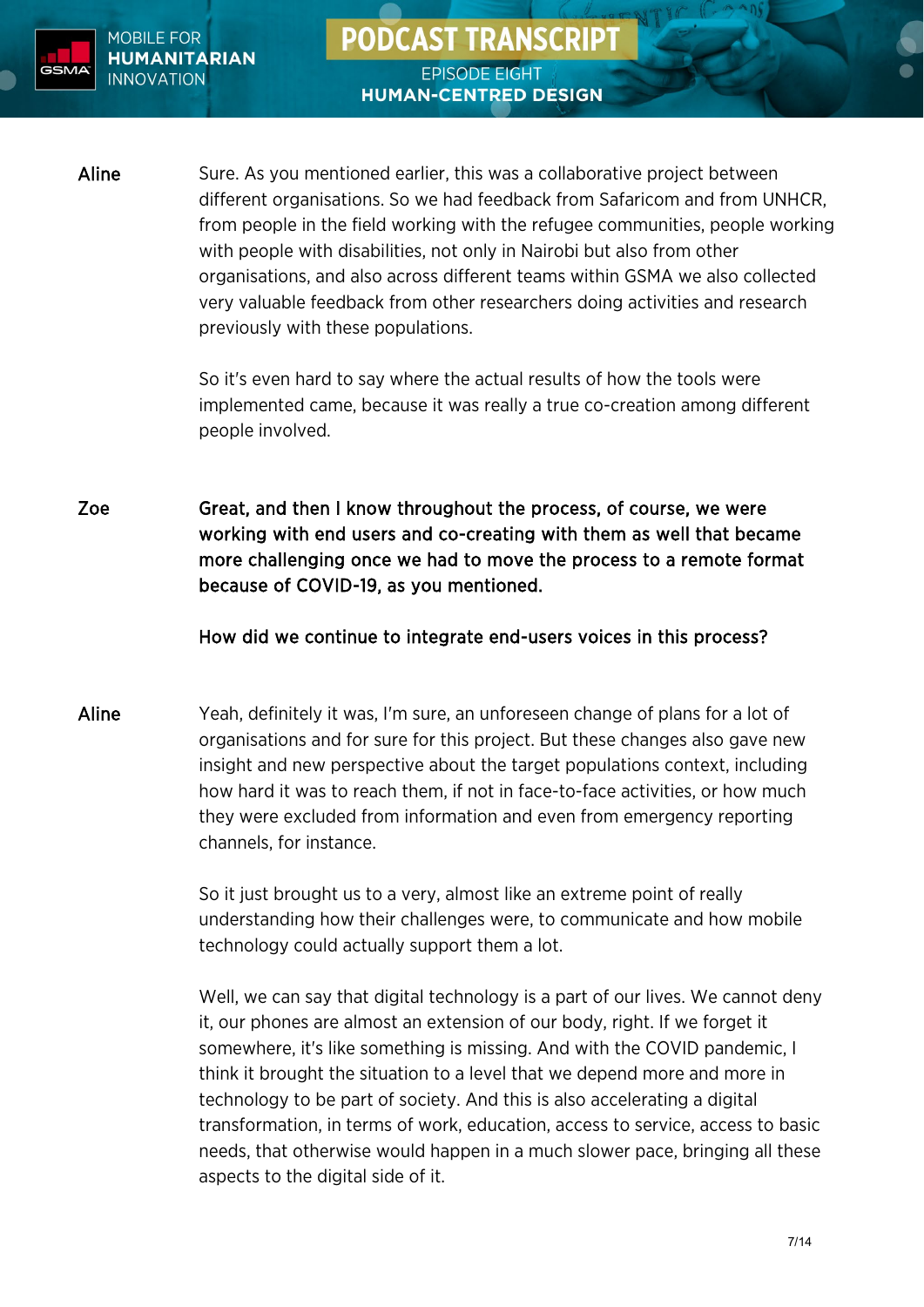

And this acceleration actually increases the gap of inclusion of these people. So, people that are not nowadays included in the digital world, if we don't have this transformation in a more mindful and inclusive way, they will be more and more excluded. And that's true for people living with disabilities or refugee communities, people that are illiterate or elderly, for instance.

Mark Yeah. Zoe, just to jump in one second. That's very true, and I'll give you a very specific example. For example, when COVID started, the government said, "Hey, every Kenyan should be aware of COVID," and so on, so they would actually make YouTube videos to give daily updates on what's happening with COVID.

> And then they also said, "If you have anybody or any symptoms, please call this number." Now, consider this, at this time I was part of this community of people with visual impairment and people who cannot hear. And so, they were complaining, the people with visual disability were saying, "oh. There are all these YouTube videos that are giving information, but we cannot access that information because we can't see." And then the people who cannot speak, they're like, "Yeah, they're giving us a number to call, but we cannot speak. And so, we feel excluded from this process." And that's just to give a very specific example of what Aline's saying.

# Zoe Thanks, both of you. Were there any overarching lessons for you about, in this challenging context, how to make these activities more inclusive?

Aline Definitely. I think one of them, Mark mentioned, or touched briefly upon it, it's to build meaningful connections with the population that you're actually designing with, instead of designing for. And another one would be leveraging on local experience, especially within the COVID process, adapting to new ways of working that really made a big difference in making the process more inclusive.

> So for instance, we recruited a translator and sign language interpreters from the community and they made the participants much more at ease during the sessions and helped to bring a lot of trust to the room, for them to really share personal things, as they already knew each other.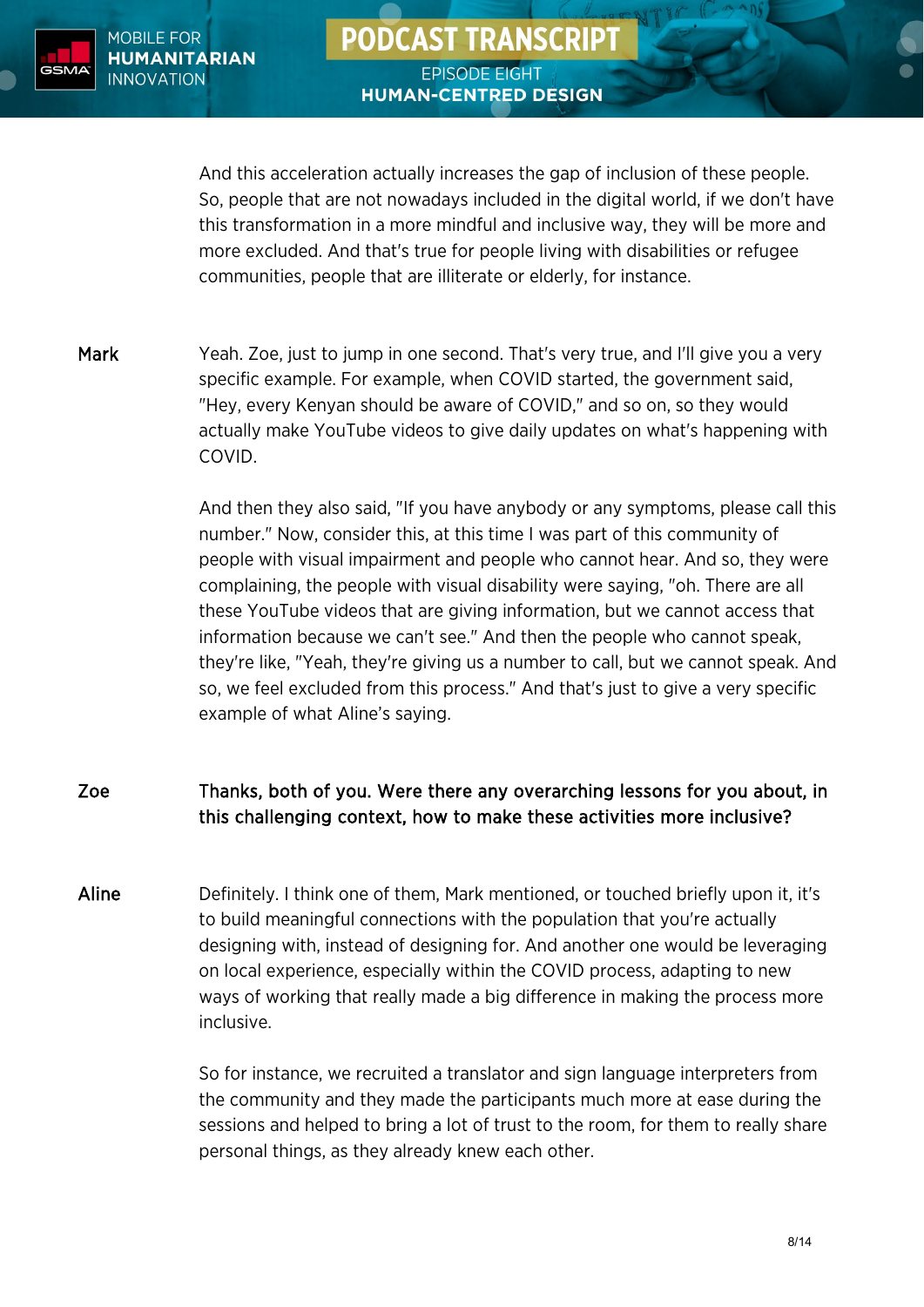

# **PODCAST TRANSCRIPT EPISODE EIGHT HUMAN-CENTRED DESIGN**

And on the other hand, they also gave access to the local networks and supported in recruiting more participants for the sessions, the face-to-face sessions, but also for remote engagement, especially during the lockdown.

We also had local researchers co-creating and conducting the activities with the participants, and also participating through the analysis of the results and co-creating the concepts. That's really important when working with different cultural backgrounds and communication formats, to have this representation for each of the groups that we are working with through the different phases of the process. So the cultural translation goes beyond the actual language, but it also takes into account the practices, the locations, the social norms and the local perception of a topic. And having this diversity in the team really helped to reach this level of inclusivity.

Of course, it's important to be aware that no single person or group can represent a full cultural diversity of a community, but it really helps to have them involved as much as possible. For instance, helping to flag early on, inappropriate activities that would not make the flow of the session in the best way or even be disrespectful for some cultures. And on the other hand, also suggest more inclusive practices.

- Zoe Now a question for both of you about how do you think that the wider, both mobile technology and humanitarian sectors, can use design research methodologies in their work?
- Aline It's interesting, because we usually show case studies about design research and human-centred design methods. We tend to show projects that start from a question and end up in an implemented, final service or product. But that's not always the case, right? And design research can also be seen as a mind-set, that can be applied in very different levels and stages of ongoing projects and actual daily work. So that means that you don't necessarily need a huge budget or a structured timeline or a separate project to apply the methodology.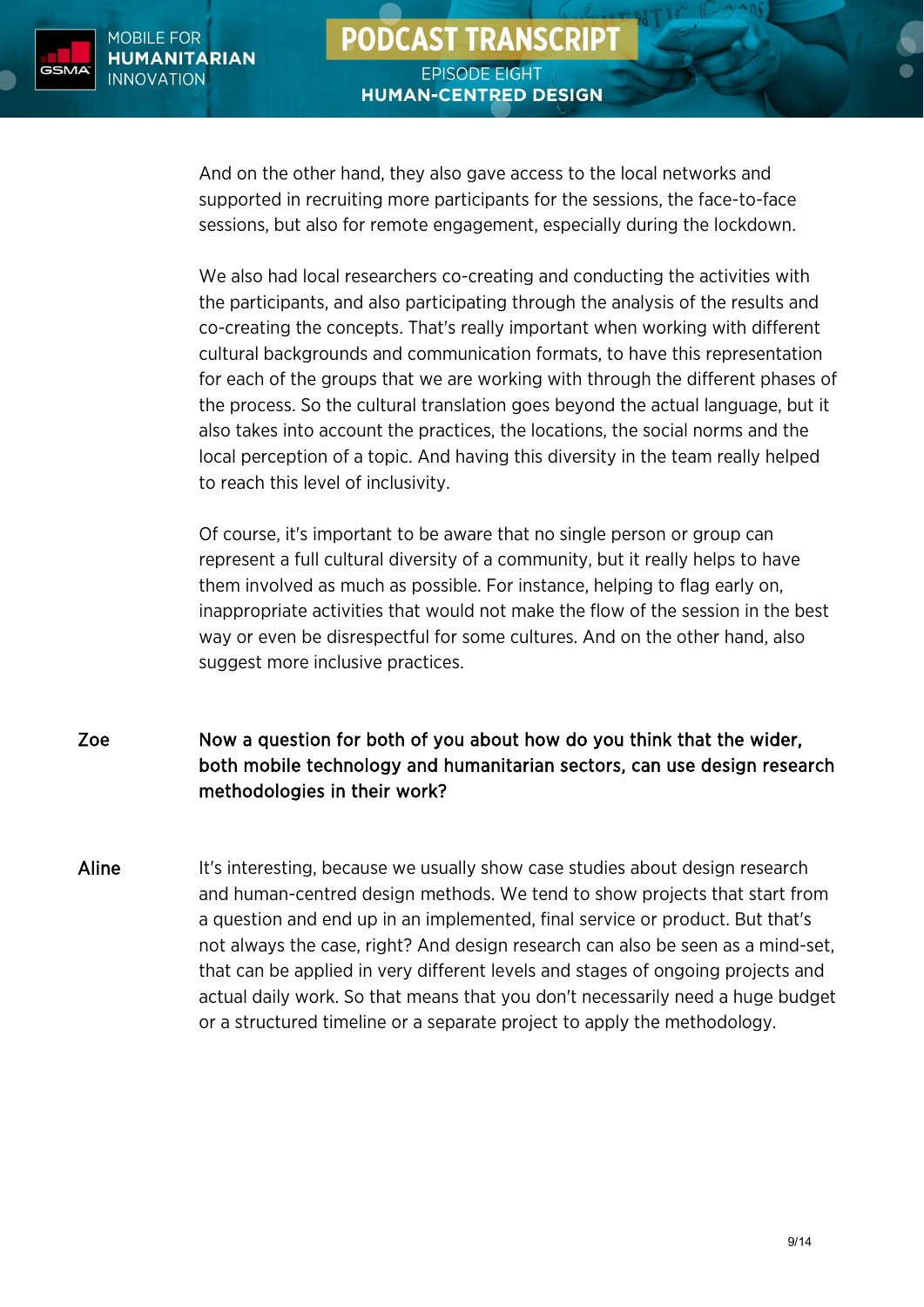

Design research is about empathy, inclusion, it's about inviting and honouring different points of view, allowing adaptation and iteration according to feedback, as we've been talking about. It's about visualising processes and systems, that engage other people to give input to transform them. It's about being optimistic, while recognising the challenges of course, but also being able to see and benefit from the opportunities.

I think the most important thing is to adopt a learning posture kind-of. It's the idea that none of us is smarter than all of us. So we can really learn a lot from each other and from exchanges and from inputting different points of view in the decision making, in the questions we ask.

So adopting this mind-set, or using this methodology can start in very small steps. It can start within the organisation, for instance, sharing more across different teams and learning from each other. Or testing different mechanisms to learn from the people that are using what your organisation is providing. It can be by giving feedback and suggestions, or even allowing users to be part of the solution.

Another thing that is really important is to, even before having set-in-stone ideas and decisions, bring it to the community, bring it to the people that will actually use it. They will provide very valuable insights early on, before you spend a lot of money on a pilot or a lot of resources to make something more tangible. Start this conversation, this is really important.

It can be a mind-set shift in small, daily operations and decisions that really incorporate the context of the end user of the target population of the partners that you're working with. And in the report of this project, I think it's possible to find different ways to use and adapt the tools and methods that we used for this research. So everybody can also see how we adapted to overcome and to benefit from the challenges along the process and the main lessons that we learned.

And I think both Butterfly Works and GSMA would love to hear back about the challenges and the successes and the adaptations of using this methodology to create real, genuine, human-centred solutions to populations, that usually don't have their voices heard.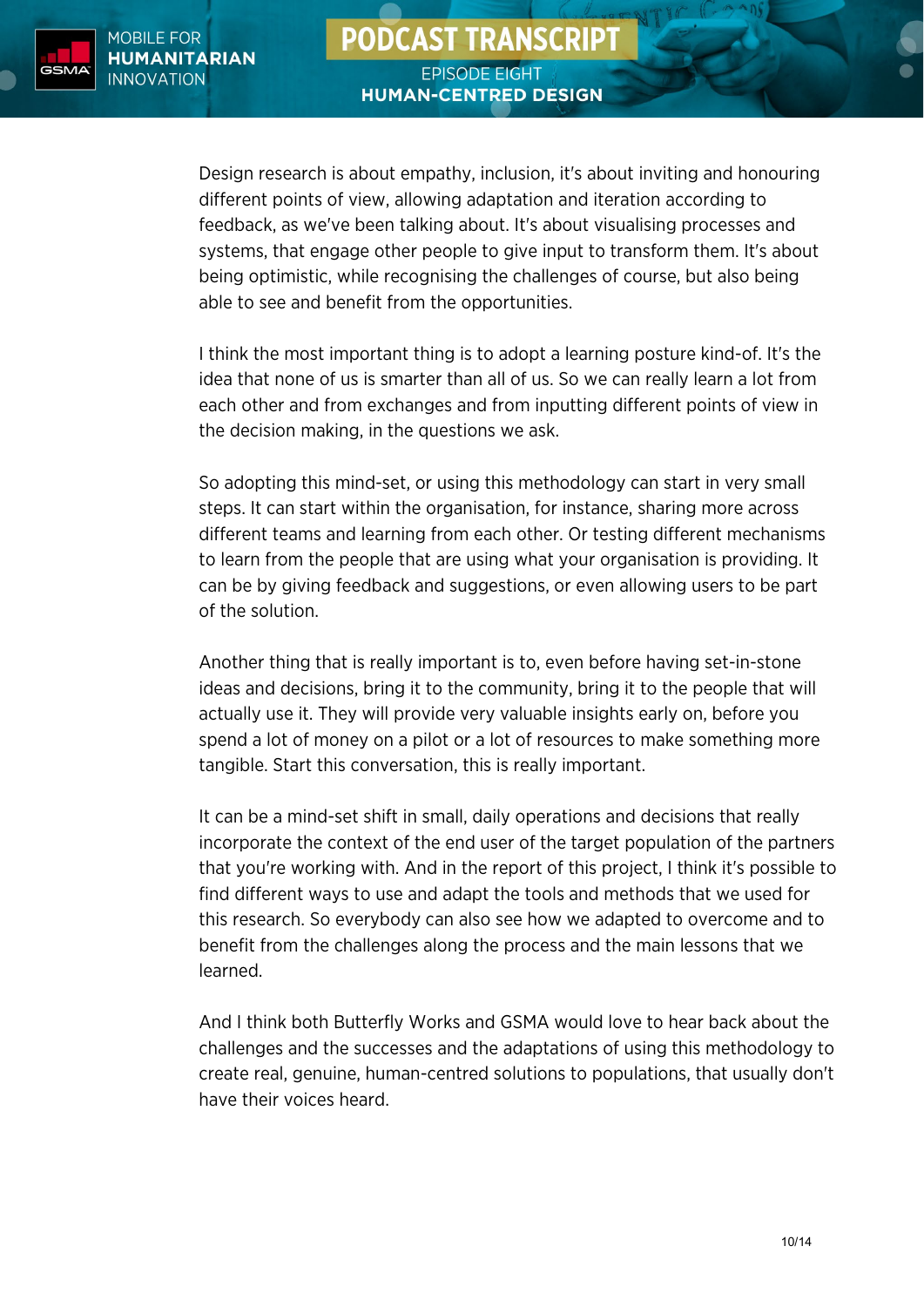

# **PODCAST TRANSCRIPT EPISODE EIGHT**

**HUMAN-CENTRED DESIGN** 

#### Zoe Absolutely. I love that quote than none of us are smarter than all of us.

#### Mark, do you have anything to add?

Mark I agree with everything that Aline said. It's funny because I was called into this panel of experts by, I won't mention their name, but it's this basically donor funding agency and they were saying, you know, "We realise that the way we do our work right now - the traditional way of doing humanitarian work doesn't seem to work very well. And we have you here in the room and would like to hear your views on how we can get better."

> And one of the challenges that I've recognised, working in the humanitarian world for a while, is even the way that projects are set up, it's set up almost from having a solution in mind, where you have to feed information into templates and those templates are very rigid. For example, you have to provide this X service to 500 people and so on, as a basis for measuring the project and therefore funding. And then, people end up focusing on meeting metrics rather than really solving the problem, together with what is happening on the ground. And that provides an atmosphere…or an environment that can be quite rigid.

> But human-centred design invites us to say, "We don't know. And there is a lot we don't know," and then it's an anti-expert mentality. Where you have the humility to say there's a lot that you don't know and there's a lot that you will learn. And because you will learn this, as long as there is valid reason to actually shift perspective and to shift the way you're doing things, then you should be able to do that.

> But the traditional model where there's a template that fits rigidly makes it very difficult. And so people end up having to fulfil commitments that feed into templates rather than adapt and adjust to the reality on the ground.

> So my sense is that if project design and the way projects are structured in the humanitarian sector are from the perspective that there's a lot we will learn along the way, and there's a lot that we'd have to adapt along the way and therefore provide that flexibility, I think that's a good start. And I think that that would really help in allowing space for human-centred design.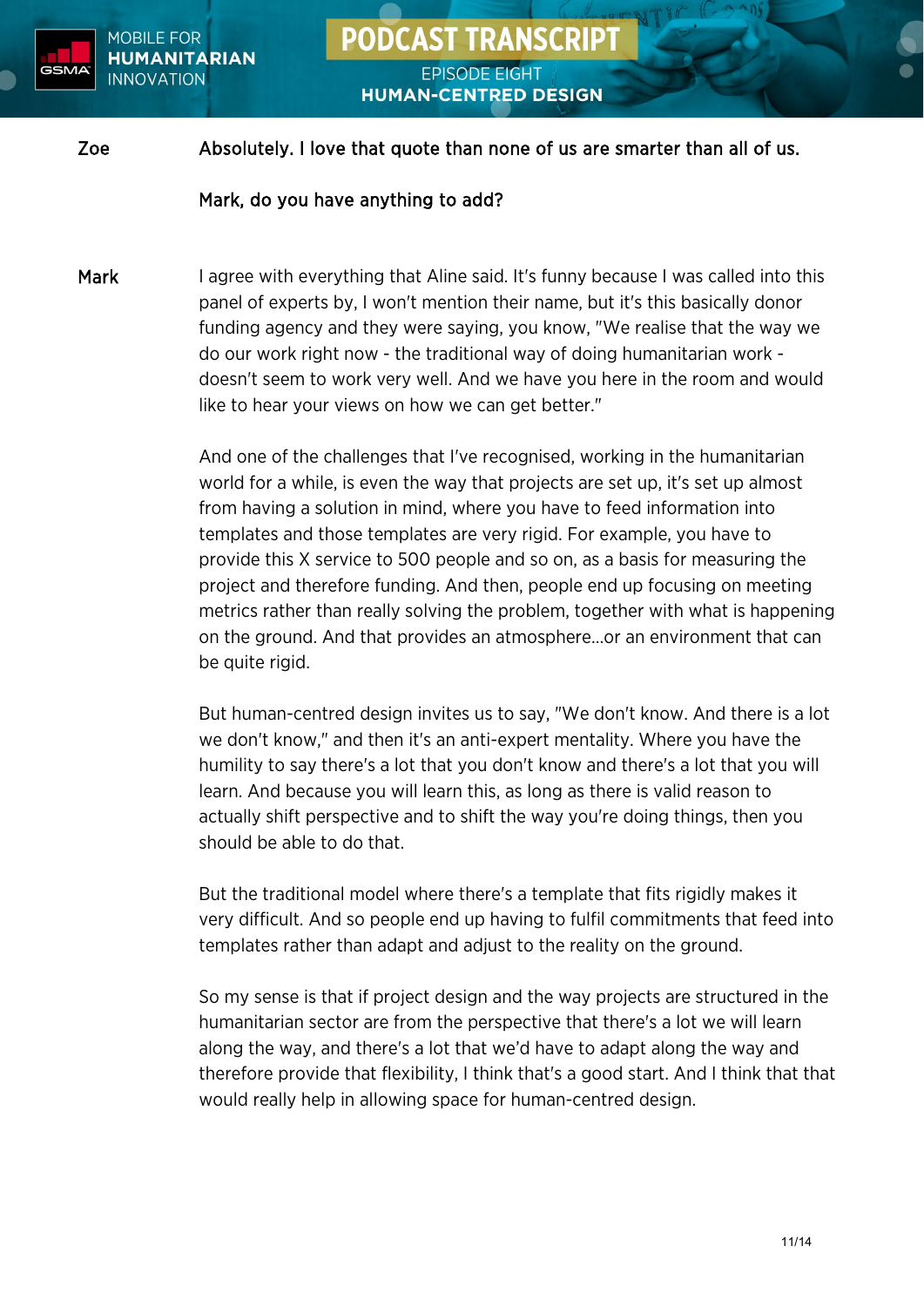

# **PODCAST TRANSCRIPT**

#### **EPISODE EIGHT HUMAN-CENTRED DESIGN**

Zoe Great. Yeah. I love both of those answers, I think it's so important to shift away from the "experts", to really allowing the users to guide us through their needs and their perspectives, because really, they're the experts on their own lives, right?

Mark Absolutely!

- Zoe So, just before we wrap up, I think it would be interesting to hear maybe some examples of this. I don't know if Aline or Mark, if you have any concrete examples of a place in this project where we were really led by the users to somewhere that we didn't know we'd go…
- Mark Yeah. So, if I go first, we did the exercise of just trying to understand the movement of people. So, mapping their environment, where they go and what they go to do in different places. And so, in this exercise you had things that people did that were close to where they live, but then things that they did that were quite far away from where they live.

So, for example, you have many M-pesa agents near them, but they would rather go much, much further. Like this particular individual would go much, much further to an M-pesa agent that was literally a thirty-minute walk away from where he lived and sometimes an hour's walk from where he lived, yet, there's M-pesa agents literally right outside his door.

And so trying to understand why they would prefer to go that far, two things emerged. That this person actually could speak sign language, the agent there could speak sign language, therefore he could sign with him. So he could go there.

And then the second thing, is that it was close to a community of fellow people who have the same disability. So beyond that, they would go and actually be together. So they would walk, one guy actually would walk one and a half hours and in fact, several times was stopped by police and so on, because he's a refugee, but still risks all this inconvenience just to be part of a community.

And so, that for me is why I was earlier saying the power of the need to belong and the need to be part of a community came out strongly.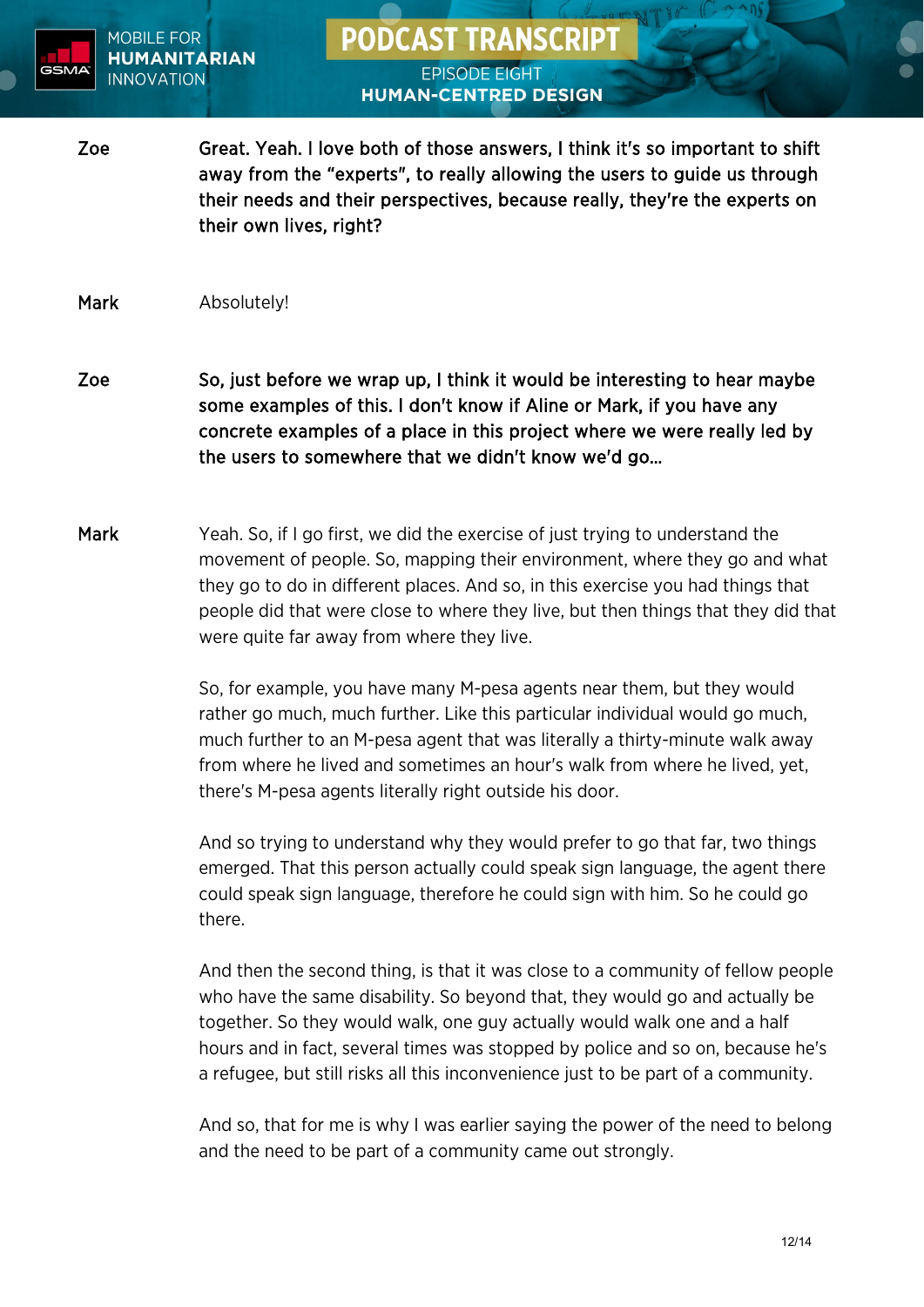

Beyond just this service that an individual needs, this sense of belonging to a community is very important. And so, designing services, not just for the individual, but different ways that people can engage and collaborate and be part of a community, is something that came out of this that's really useful for the people with this disability, but not necessarily something that we would have thought initially as to regard as a key point.

### Zoe Thanks, Mark. Anything to add to that, Aline?

Aline Yeah. I think one nice example and maybe a higher level of how the findings and the insights directed our way also of prioritising the idea. In a process like this we end up with a lot of different possibilities, of solutions and concepts, and that was definitely the case here as well.

> And I think the insights that the lockdown and the challenges of reaching these people and the challenges of these people not really belonging to a community and being excluded from society on some level, also brought us to this kind of urgency of finding a way that they would be able to report an emergency, if that was the case.

So, a couple of people in the research, while filling in their diaries, would mention that if they would feel pain or something bad would happen they would go back to bed and sleep - in one case, because the lady didn't have a phone and couldn't reach out to someone else. And then the other case, it was just a passive way of dealing with their own health, for instance. So in the case of COVID, that would bring things to an even more extreme case.

So that insight, in these different levels, of also how some of them could not really receive information about COVID and how to prevent or how to act, in some kind of emergency, brought the team to a place of, "Okay, we really need to do something about it."

So one example is, how mindful and aware now people or UNHCR are in giving information about COVID to this population, they became really aware of these gaps of information that could be in this population. So having someone that actually can video call with someone and explain in sign language better, or record an emergency… it's one of the gains, I believe, of this project.